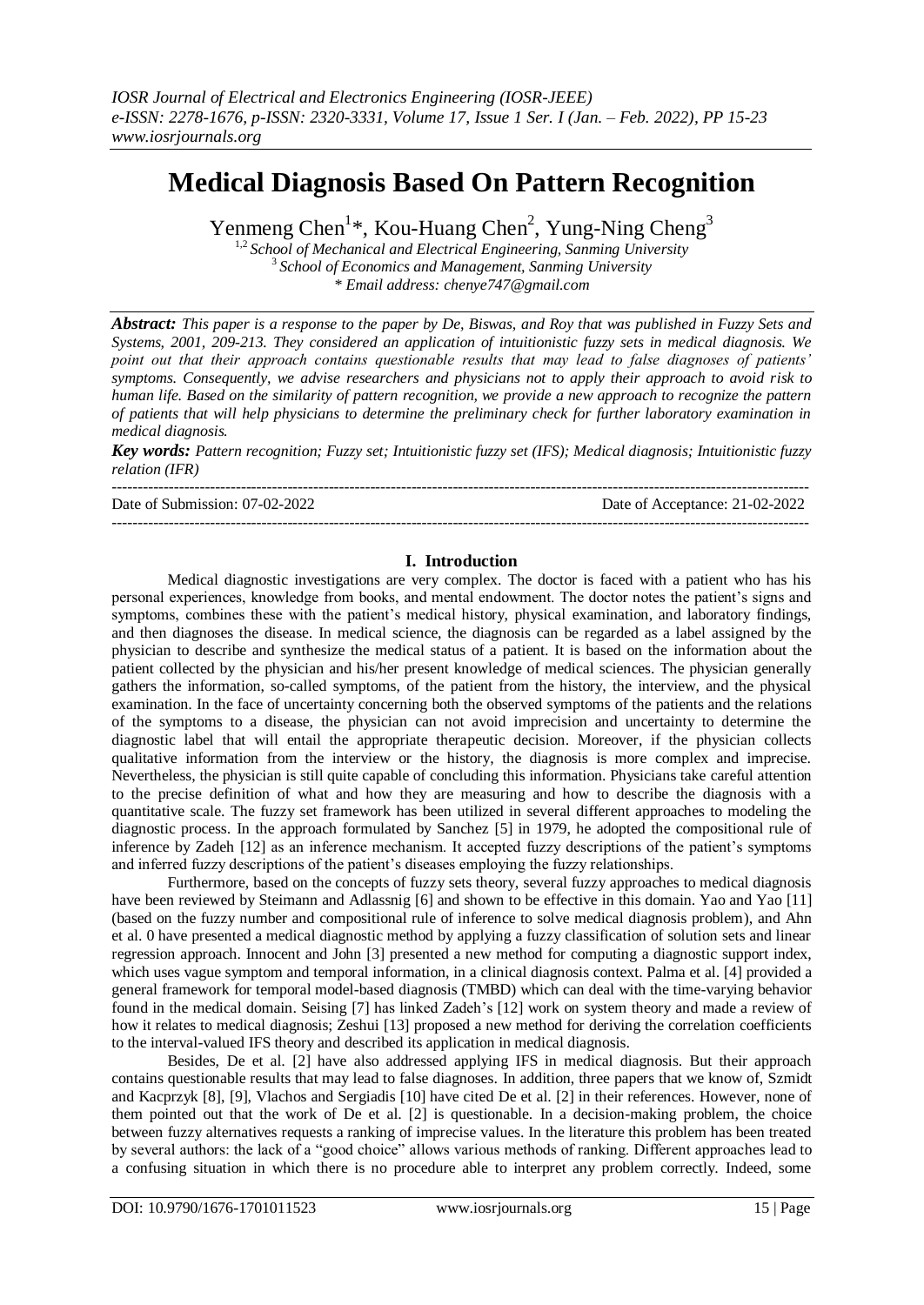methods are counterintuitive or suffer from a lack of discrimination between alternatives. These methods make use of a preference function that expresses the degree to which every alternative is preferred to another. This information could be important, especially when the best alternative is hardly feasible. In Section 5, a combination of previous methods is shown, so that any decision-maker could customize his procedure to his features. The optimistic method is symmetrical to the pessimistic one; it considers only the best results that arise from a fuzzy number; therefore it is preferred by a decision-maker who presents a strong propensity for risk. The goal of this section is to give a general method of choice that could be used when the decision-maker prefers an intermediate situation between the pessimistic and optimistic points of view. We could simply link with a convex combination the optimistic and pessimistic functions of preference as follows. We give different orderings according to the value of the parameter  $\lambda$ : a risk-averse decision-maker prefers  $Z_2$ , a gambler  $Z_1$ , and a neutral party is indifferent between them, that is, our assigned weight according to the risk attitude of the decision-maker. Hence, the aim of this paper is fourfold. Firstly, we review their solution procedure and then revise it. Secondly, we point out that their procedure from an IFR to a crisp value cannot be preserved to be a non-negative number. Thirdly, using their example with a small modification, we point out their procedure contained questionable results. Fourthly, we propose a new approach to use similarity to consider pattern recognition to find the most possible disease for physician preliminary diagnosis then more laboratory results such as blood tests, X-rays, and ultrasonic will help physicians to determine the disease of a patient.

# **II. Review De et al.'s results**

In De et al. [\[2\],](#page-8-9)  $P = \{P_1, ..., P_q\}$  is the set of patients,  $S = \{S_1, ..., S_m\}$  is the set of symptoms, and

 $D = \{D_1, ..., D_n\}$  is the set of diseases. Q is the IFR between patients and symptoms that are the observed symptoms for each patient.  $R$  is the IFR between symptoms and diseases that is offered by the medical knowledge of doctors.  $\mu_{Q}(p, s)$  and  $\mu_{R}(s, d)$  are the membership functions.  $v_{Q}(p, s)$  and  $v_{R}(s, d)$  are the non-membership functions. De et al. [\[2\]](#page-8-9) used the max-min operator to create the IFR,  $T = Q^{\circ} R$ , between patients and diseases with the membership function,  $\mu_T(p, d)$  and the non-membership function,  $\nu_T(p, d)$ <br> $\mu_T(p, d) = \max_{p \in S} (\min \{ \mu_Q(p, s), \mu_R(s, d) \}),$ 

$$
u_r(p,d) = \max_{s \in S} (\min\{ \mu_Q(p,s), \mu_R(s,d) \}),
$$
 (1)

and

$$
v_r(p,d) = \min_{s \in S} (\max \{ v_q(p,s), v_g(s,d) \}),
$$
 (2)

with  $p \in P$  and  $d \in D$ .

For a patient, say  $p_k$ , De et al. [\[2\]](#page-8-9) applied the following operation to convert IFS to a crisp value. It follows that

$$
S_{T}(d) = \mu_{T}(p_{k}, d) - \nu_{T}(p_{k}, d) \pi_{T}(p_{k}, d)
$$
\n(3)

where  $\pi_T(p_k, d) = 1 - \mu_T(p_k, d) - v_T(p_k, d)$  is the hesitation. De et al. [\[2\]](#page-8-9) considered that if

$$
S_T\left(d_j\right) = \max_{1 \le i \le n} S_T\left(d_i\right),\tag{4}
$$

then the patient  $p_k$  will be diagnosed to have the disease  $d_j$ .

We recall their numerical example. There are four patients Paul, Jadu, Kundu, and Rohit in a hospital. Their symptoms are temperature, headache, stomach pain, cough, and chest pain, denoted as  $P = \{Pauli, Jadu, Kundu,$ Rohit} and  $S = \{$  temperature, headache, stomach pain, cough, chest pain}. The IFR  $Q(P \rightarrow S)$  is reproduced shown in Table 1.

|       | <b>Table 1.</b> Reproduced from De et al. $ Z $ for patients with symptoms. |            |              |            |            |  |  |  |  |
|-------|-----------------------------------------------------------------------------|------------|--------------|------------|------------|--|--|--|--|
|       | Temperature                                                                 | Headache   | Stomach pain | Cough      | Chest pain |  |  |  |  |
| Paul  | (0.8, 0.1)                                                                  | (0.6, 0.1) | (0.2, 0.8)   | (0.6, 0.1) | (0.1, 0.6) |  |  |  |  |
| Jadu  | (0.0, 0.8)                                                                  | (0.4, 0.4) | (0.6, 0.1)   | (0.1, 0.7) | (0.1, 0.8) |  |  |  |  |
| Kundu | (0.8, 0.1)                                                                  | (0.8, 0.1) | (0.0, 0.6)   | (0.2, 0.7) | (0.0, 0.5) |  |  |  |  |
| Rohit | (0.6, 0.1)                                                                  | (0.5, 0.4) | (0.3, 0.4)   | (0.7, 0.2) | (0.3, 0.4) |  |  |  |  |

**Table 1.** Reproduced from De et al[. \[2\]](#page-8-9) for patients with symptoms.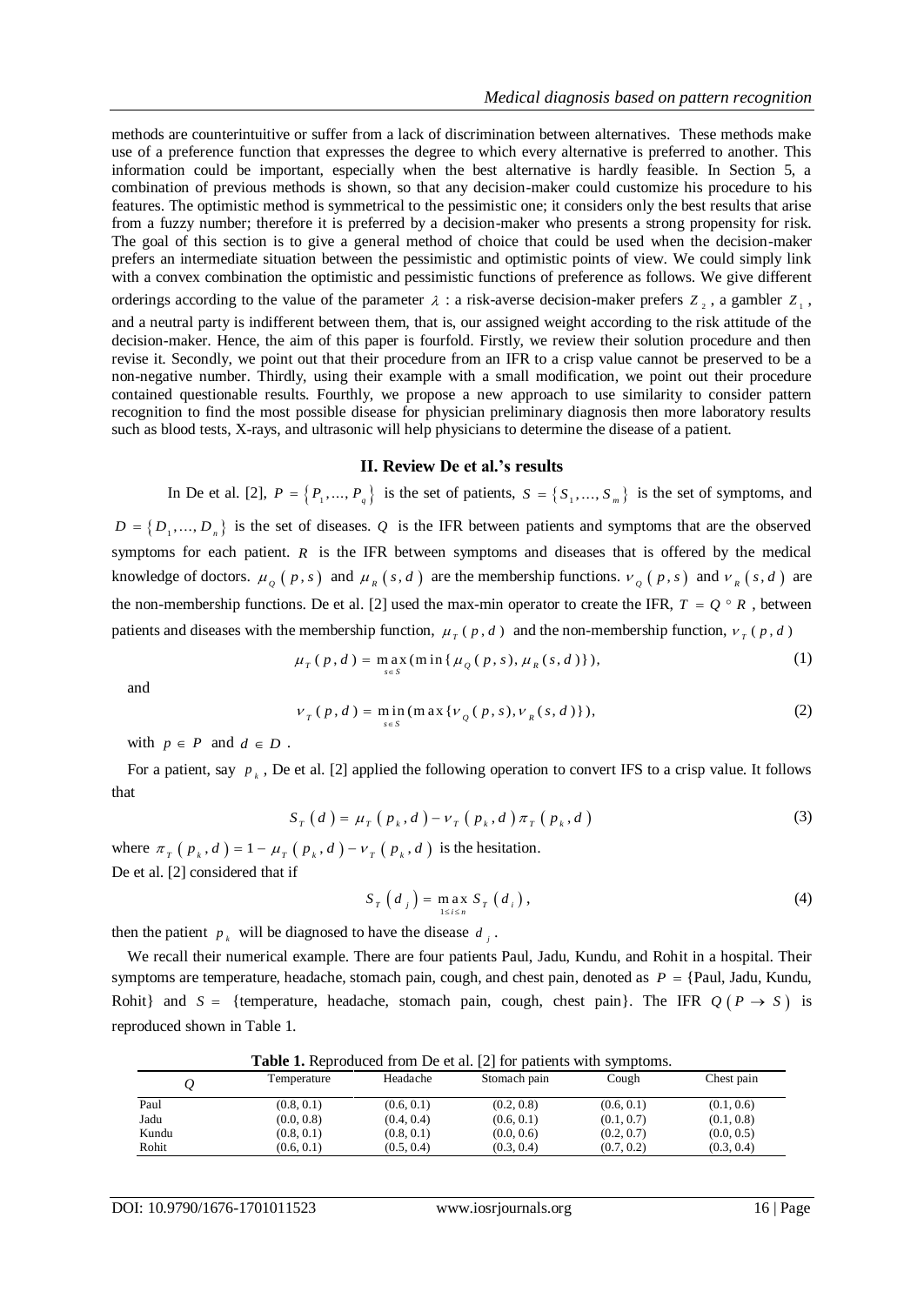Let the set of diseases be  $D = \{ \text{viral fever}, \text{malaria}, \text{typhoid}, \text{stomach pain}, \text{check pain} \}.$  The IFR  $R(S \to D)$ is (hypothetically) given and then reproduced as Table 2.

|              | <b>Table 2.</b> Reproduced from De et al. $ 2 $ for symptoms with diseases. |            |            |              |            |  |  |  |
|--------------|-----------------------------------------------------------------------------|------------|------------|--------------|------------|--|--|--|
|              | Viral fever                                                                 | Malaria    | Typhoid    | Stomach pain | Chest pain |  |  |  |
| Temperature  | (0.4, 0.0)                                                                  | (0.7, 0.0) | (0.3, 0.3) | (0.1, 0.7)   | (0.1, 0.8) |  |  |  |
| Headache     | (0.3, 0.5)                                                                  | (0.2, 0.6) | (0.6, 0.1) | (0.2, 0.4)   | (0.0, 0.8) |  |  |  |
| Stomach pain | (0.1, 0.7)                                                                  | (0.0, 0.9) | (0.2, 0.7) | (0.8, 0.0)   | (0.2, 0.8) |  |  |  |
| Cough        | (0.4, 0.3)                                                                  | (0.7, 0.0) | (0.2, 0.6) | (0.2, 0.7)   | (0.2, 0.8) |  |  |  |
| Chest pain   | (0.1, 0.7)                                                                  | (0.1, 0.8) | (0.1, 0.9) | (0.2, 0.7)   | (0.8, 0.1) |  |  |  |

**Table 2.** Reproduced from De et al. [\[2\]](#page-8-9) for symptoms with diseases.

The composition  $T = R \circ Q$  is reproduced shown in Table 3.

**Table 3.** Reproduced from De et al. [\[2\]](#page-8-9) for  $T = R \circ Q$ .

|       | Viral fever | Malaria    | Typhoid    | Stomach pain | Chest pain |
|-------|-------------|------------|------------|--------------|------------|
| Paul  | (0.4, 0.1)  | (0.7, 0.1) | (0.6, 0.1) | (0.2, 0.4)   | (0.2, 0.6) |
| Jadu  | (0.3, 0.5)  | (0.2, 0.6) | (0.4, 0.4) | (0.6, 0.1)   | (0.1, 0.7) |
| Kundu | (0.4, 0.1)  | (0.7, 0.1) | (0.6, 0.1) | (0.2, 0.4)   | (0.2, 0.5) |
| Rohit | (0.4, 0.1)  | (0.7, 0.1) | (0.5, 0.3) | (0.3, 0.4)   | (0.3, 0.4) |

Their calculation of  $S_R$  (should be revised as  $S_T$ ) is reproduced in Table 4. From Table 4, De et al. [\[2\]](#page-8-9) mentioned that it is obvious that, if the doctor agrees, then Paul, Kundu, and Rohit suffer from malaria whereas Jadu faces a stomach pain problem.

| <b>Table 4.</b> Reproduced from De et al. [2] for $S_n$ . |  |  |
|-----------------------------------------------------------|--|--|
|-----------------------------------------------------------|--|--|

| $\Delta \tau$ | Viral fever | Malaria | Typhoid | Stomach pain | Chest pain |
|---------------|-------------|---------|---------|--------------|------------|
| Paul          | 0.35        | 0.68    | 0.57    | 0.04         | 0.08       |
| Jadu          | 0.20        | 0.08    | 0.32    | 0.57         | 0.04       |
| Kundu         | 0.35        | 0.68    | 0.57    | 0.04         | 0.05       |
| Rohit         | 0.32        | 0.68    | 0.44    | 0.18         | 0.18       |
|               |             |         |         |              |            |

#### **III. The computation results in their defuzzification**

In this section, we will discuss their results for their operation from an IFR to a crisp value,  $S_T = \mu_T - \nu_T \pi_T$ . From Table 4, all crisp values from IFRs are positive. However, there are two computation errors in Table 4. The IFR of Rohit with Viral fever is  $(0.4, 0.1)$ , then

(5) Every is 
$$
(0.4, 0.1)
$$
, then  
\n
$$
S_T = \mu_T - \nu_T \pi_T = 0.4 - 0.1(1 - 0.4 - 0.1) = 0.35.
$$

Moreover, the IFR of Jadu with Chester problem is 
$$
(0.1, 0.7)
$$
, then  
\n
$$
S_T = \mu_T - \nu_T \pi_T = 0.1 - 0.7 (1 - 0.1 - 0.7) = -0.04.
$$
\n(6)

Fortunately, these two computation problems did not influence the medical diagnosis for patients, Jadu and Rohit.

#### **IV. An inherent problem in their procedure**

We will slightly change their example to reveal their procedure contained a severe problem that is beyond repair. We replace the disease, malaria, with another disease, chin cough (pertussis), and then replace the patient, Kundu with another patient, Smith, with two changes in IFR where modifications form (0.2, 0.7) to  $(0.0, 1.0)$ , and form  $(0.7, 0.0)$  to  $(1.0, 0.0)$  so that changes are shown in Table 5 and Table 6, marked by boldface, respectively.

| <b>Table 5.</b> Our hypothetical IFR for patients with symptoms. |             |            |              |            |            |  |  |  |
|------------------------------------------------------------------|-------------|------------|--------------|------------|------------|--|--|--|
|                                                                  | Temperature | Headache   | Stomach pain | Cough      | Chest pain |  |  |  |
| Paul                                                             | (0.8, 0.1)  | (0.6, 0.1) | (0.2, 0.8)   | (0.6, 0.1) | (0.1, 0.6) |  |  |  |
| Jadu                                                             | (0.0, 0.8)  | (0.4, 0.4) | (0.6, 0.1)   | (0.1, 0.7) | (0.1, 0.8) |  |  |  |
| Smith                                                            | (0.8, 0.1)  | (0.8, 0.1) | (0.0, 0.6)   | (0.0, 1.0) | (0.0, 0.5) |  |  |  |
| Rohit                                                            | (0.6, 0.1)  | (0.5, 0.4) | (0.3, 0.4)   | (0.7, 0.2) | (0.3, 0.4) |  |  |  |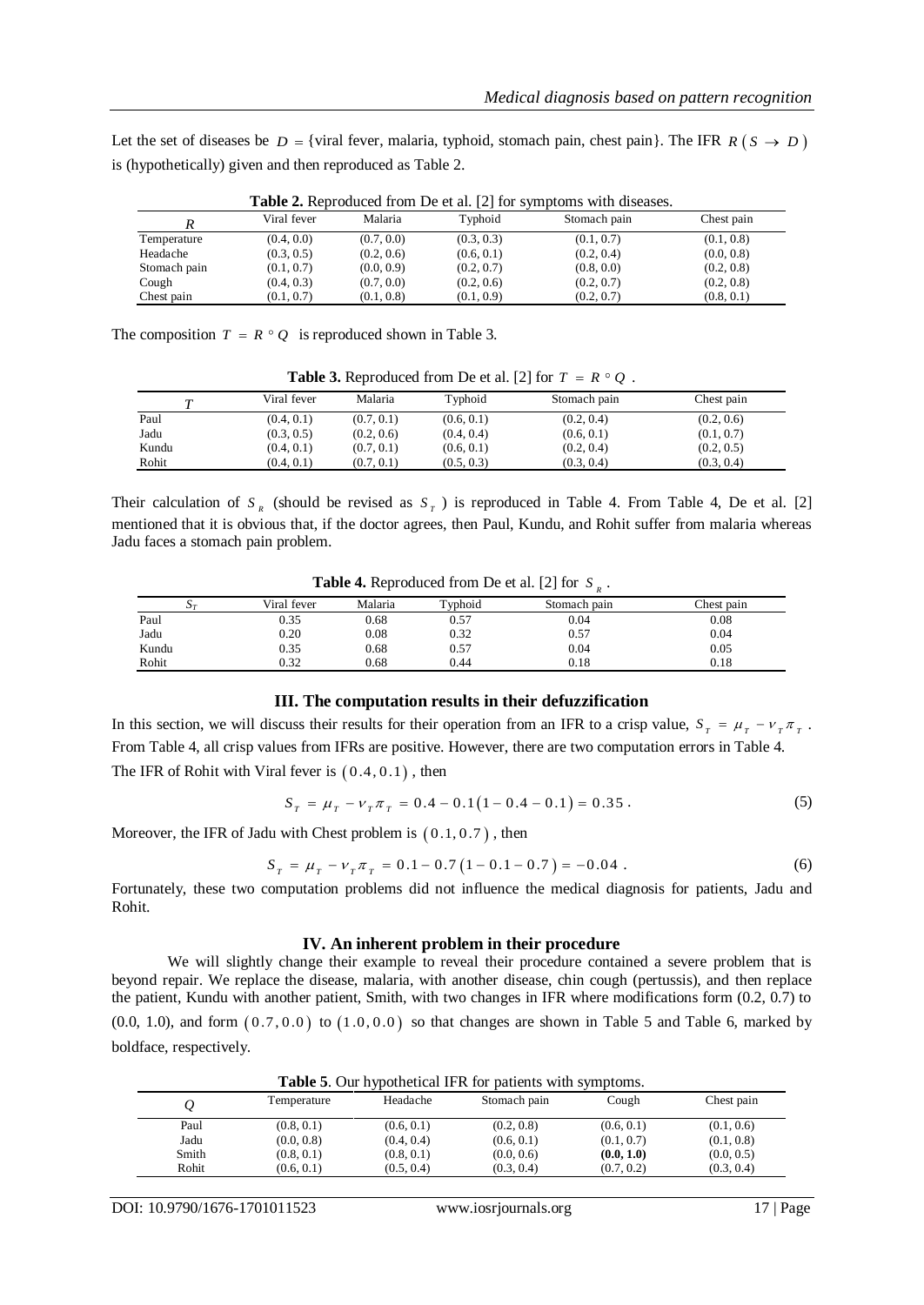|              | <b>Table 0.</b> Our althouar If K for symptoms with diseases. |            |            |              |            |  |  |  |  |
|--------------|---------------------------------------------------------------|------------|------------|--------------|------------|--|--|--|--|
|              | Viral fever                                                   | Pertussis  | Typhoid    | Stomach pain | Chest pain |  |  |  |  |
| Temperature  | (0.4, 0.0)                                                    | (0.7, 0.0) | (0.3, 0.3) | (0.1, 0.7)   | (0.1, 0.8) |  |  |  |  |
| Headache     | (0.3, 0.5)                                                    | (0.2, 0.6) | (0.6, 0.1) | (0.2, 0.4)   | (0.0, 0.8) |  |  |  |  |
| Stomach pain | (0.1, 0.7)                                                    | (0.0, 0.9) | (0.2, 0.7) | (0.8, 0.0)   | (0.2, 0.8) |  |  |  |  |
| Cough        | (0.4, 0.3)                                                    | (1.0.0.0)  | (0.2, 0.6) | (0.2, 0.7)   | (0.2, 0.8) |  |  |  |  |
| Chest pain   | (0.1, 0.7)                                                    | (0.1, 0.8) | (0.1, 0.9) | (0.2, 0.7)   | (0.8, 0.1) |  |  |  |  |

**Table 6**. Our artificial IFR for symptoms with diseases.

Therefore, according to the max-min operator, we derive the composition of IFRs *R* and *Q* as following Table 7.

| <b>Ruble</b> 1. The composition $I = N \cup V$ . |             |            |            |              |            |  |  |  |
|--------------------------------------------------|-------------|------------|------------|--------------|------------|--|--|--|
| m                                                | Viral fever | Pertussis  | Typhoid    | Stomach pain | Chest pain |  |  |  |
| Paul                                             | (0.4, 0.1)  | (0.7, 0.1) | (0.6, 0.1) | (0.2, 0.4)   | (0.2, 0.6) |  |  |  |
| Jadu                                             | (0.3, 0.5)  | (0.2, 0.6) | (0.4, 0.4) | (0.6, 0.1)   | (0.2, 0.8) |  |  |  |
| Smith                                            | (0.4, 0.1)  | (0.7, 0.1) | (0.6, 0.1) | (0.2, 0.4)   | (0.1, 0.5) |  |  |  |
| Rohit                                            | (0.4, 0.1)  | (0.7, 0.1) | (0.5, 0.3) | (0.3, 0.4)   | (0.3, 0.4) |  |  |  |

**Table 7.** The composition  $T = R \circ Q$ .

And through the result of Table 7, we can derive the next table between patients and diseases that are derived by Equation (3) of De et al.'s approach.

| Table 8. The crisp value among patients and diseases. |  |  |  |  |  |  |
|-------------------------------------------------------|--|--|--|--|--|--|
|-------------------------------------------------------|--|--|--|--|--|--|

| where or the error cancel anions patients and expended. |             |           |         |              |            |  |  |
|---------------------------------------------------------|-------------|-----------|---------|--------------|------------|--|--|
| $\Delta T$                                              | Viral fever | Pertussis | Typhoid | Stomach pain | Chest pain |  |  |
| Paul                                                    | 0.35        | 0.68      | 0.57    | 0.04         | 0.08       |  |  |
| Jadu                                                    | 0.20        | 0.08      | 0.32    | 0.57         | 0.20       |  |  |
| Smith                                                   | ).35        | 0.68      | 0.57    | 0.04         | $-0.10$    |  |  |
| Rohit                                                   | 0.35        | 0.68      | 0.44    | 0.18         | 0.18       |  |  |

According to Equations (4) and Table 8, we can conclude that De et al. [\[2\]](#page-8-9) will still imply that Paul, Smith, and Rohit suffer from pertussis whereas Jadu faces a stomach pain problem.

However, after our modification, the IFR of Smith and cough is (0.0, 1.0), and the IFR of cough and pertussis, is (1.0, 0.0). Under our hypothetical IFR, pertussis will certainly have a symptom of cough, and Smith is definitely without a symptom of cough. Hence, Smith cannot have pertussis. It points out that applying the max-min operator to handle the diagnoses problem may derive questionable results.

## **V. The positive estimation in their defuzzification**

In this section, we will discuss the sign of their results for their operation from an IFR to a crisp value,  $S_T = \mu_T - \nu_T \pi_T$ . From Table 4, all crisp values from IFRs are positive. However, there are two computation errors in Table 4.

The IFR of Rohit with Viral fever is  $(0.4, 0.1)$ , then

If every is 
$$
(0.4, 0.1)
$$
, then  
\n
$$
S_T = \mu_T - \nu_T \pi_T = 0.4 - 0.1(1 - 0.4 - 0.1) = 0.35.
$$
\n(7)

Moreover, the IFR of Jadu with Chester problem is 
$$
(0.1, 0.7)
$$
, then  
\n
$$
S_T = \mu_T - \nu_T \pi_T = 0.1 - 0.7 (1 - 0.1 - 0.7) = -0.04.
$$
\n(8)

It points out that sometimes the values of  $S<sub>T</sub>$  are negative. Therefore, we consider the problem to find the criterion to insure the positive of  $S_T$ . To simplify the expression, we assume that  $a = \mu_R$  and  $b = v_R$  then

$$
S_T = \mu_T - \nu_T \pi_T = a - b(1 - a - b) \tag{9}
$$

Under the condition that  $0 \le a + b \le 1$ . Hence, we face the following problem: to find the criterion of a so that

$$
f(b) = b2 + ab + a - b \ge 0,
$$
 (10)

for  $0 \le b \le 1 - a$ . We rewrite equation (10) as follows

$$
f(b) = \left(b - \frac{1-a}{2}\right)^2 - \frac{a^2 - 6a + 1}{4}.
$$
 (11)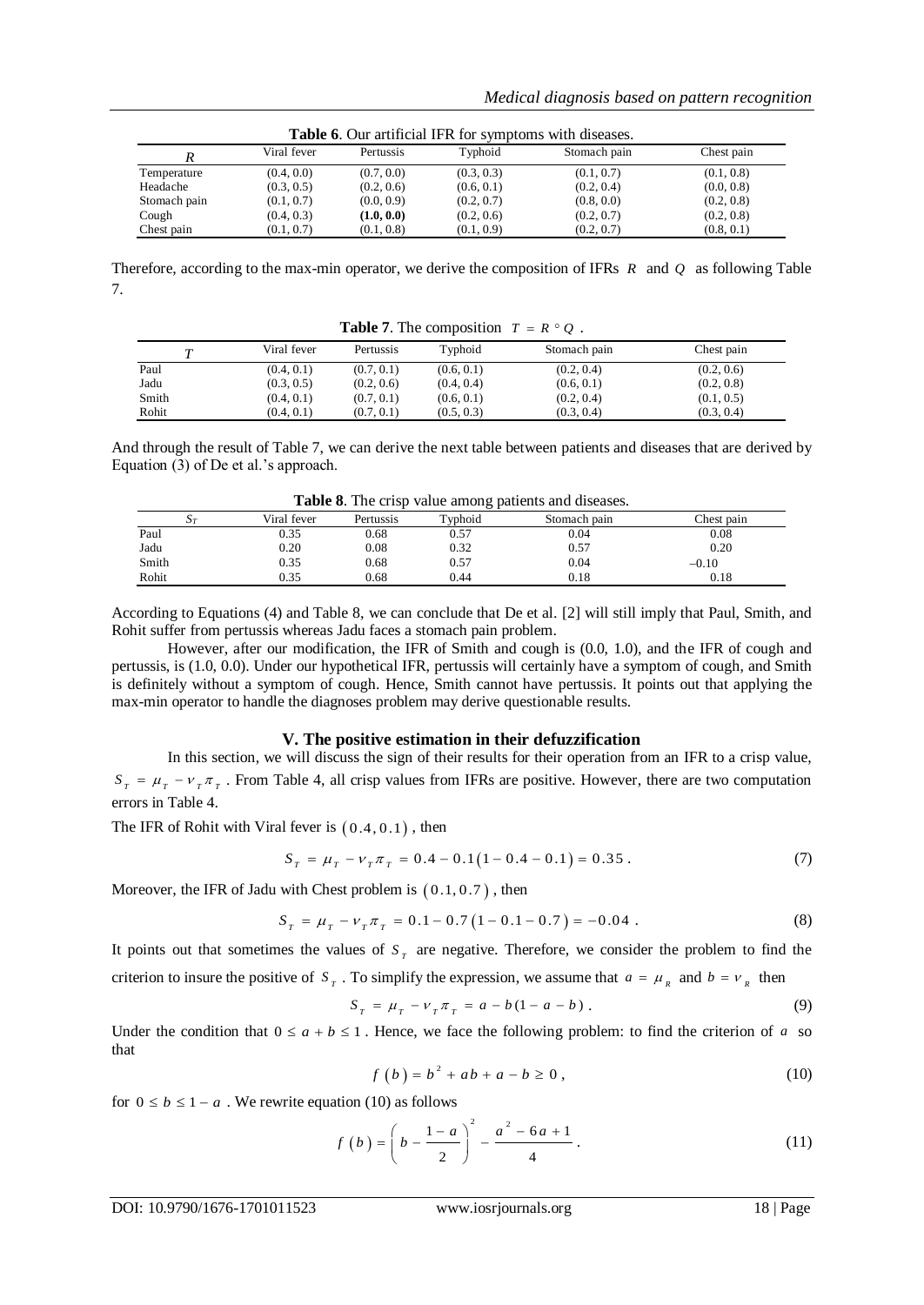Based on equation (11), if  $a^2 - 6a + 1 \le 0$ , then  $f(b) \ge 0$  holds.

If  $a^2 - 6a + 1 > 0$ ,  $f(b)$  has minimum point  $b = \frac{1}{2}$ 2  $b = \frac{1-a}{a}$  with the minimum value

$$
f\left(\frac{1-a}{2}\right) = -\frac{a^2 - 6a + 1}{4} < 0.
$$
 (12)

We assume an auxiliary function, say

$$
g(a) = a2 - 6a + 1,
$$
 (13)

for  $0 \le a \le 1$ .

We rewrite  $g(a)$  as

$$
g(a) = (a-3)^2 - 8,
$$
 (14)

to imply that  $g(a)$  is a decreasing and convex function, with the minimum value at  $a = 1$ , and maximum value at  $a = 0$ .

When  $a = 3 - 2\sqrt{2}$ , it yields that  $a^2 - 6a + 1 = 0$ . We know that when  $0 \le a < 3 - 2\sqrt{2} \approx 0.172$ , then  $a^2 - 6a + 1 > 0$ . When  $0 \le a < 3 - 2\sqrt{2} \approx 0.172$ , if  $1 - a - \sqrt{a^2 - 6a + 1}$ 2 *a a a b* 2 1 6 1 2  $-a + \sqrt{a^2 - 6a + 1}$  $(15)$ 

then  $f(b) < 0$ . It means that we find the lower and upper bound to imply the negative of  $f(b)$ . To check these two bounds satisfying the condition,  $0 \le b \le 1 - a$ , we find that, since  $4a \ge 0$ , then

$$
0 \le \frac{1 - a - \sqrt{a^2 - 6a + 1}}{2},\tag{16}
$$

and

$$
\frac{1-a+\sqrt{a^2-6a+1}}{2} \le 1-a,
$$
\n(17)

both hold. In the following, we list the lower and upper bounds of  $b$  to imply that  $f(b) < 0$ .

|                     | $a=0$ | $a = 0.04$ | $a = 0.08$ | $a = 0.12$ | $a = 3 - 2\sqrt{2}$          |
|---------------------|-------|------------|------------|------------|------------------------------|
| Lower bound<br>of b |       | 0.044      | 0.097      | 0.169      | $\sqrt{2} - 1 \approx 0.414$ |
| Upper bound<br>of b |       | 0.916      | 0.823      | 0.711      | $\sqrt{2} - 1 \approx 0.414$ |

**Table 9.** The lower and upper bounds of  $b$  to imply  $f(b) < 0$ 

From Table 9, when  $\mu_{\tau}$  is smaller than  $3 - 2\sqrt{2} \approx 0.172$ , where  $\nu_{\tau}$  is between our lower bound and upper bound, then  $S_T = \mu_T - \nu_T \pi_T < 0$  to derive a negative result.

# **VI. Our further argument from the probability viewpoint**

Our previous discussion is based on some very strong assumptions. For example, the degree of membership between cough and pertussis is 1 and the degree of non-membership between a cough and a patient (Smith) is 1. To claim something is 100% related to medicine that may result in our previous discussion cannot happen in realistic situations. Hence, we revise our previous discussion in the following three cases with patients, Albert, Berry, and Candy and diseases, paragonimiasis, pulmonary tuberculosis (phthisis), and bronchitis that will be listed in the next table, where the value of *x* in Table 10 is represented by a very small positive number.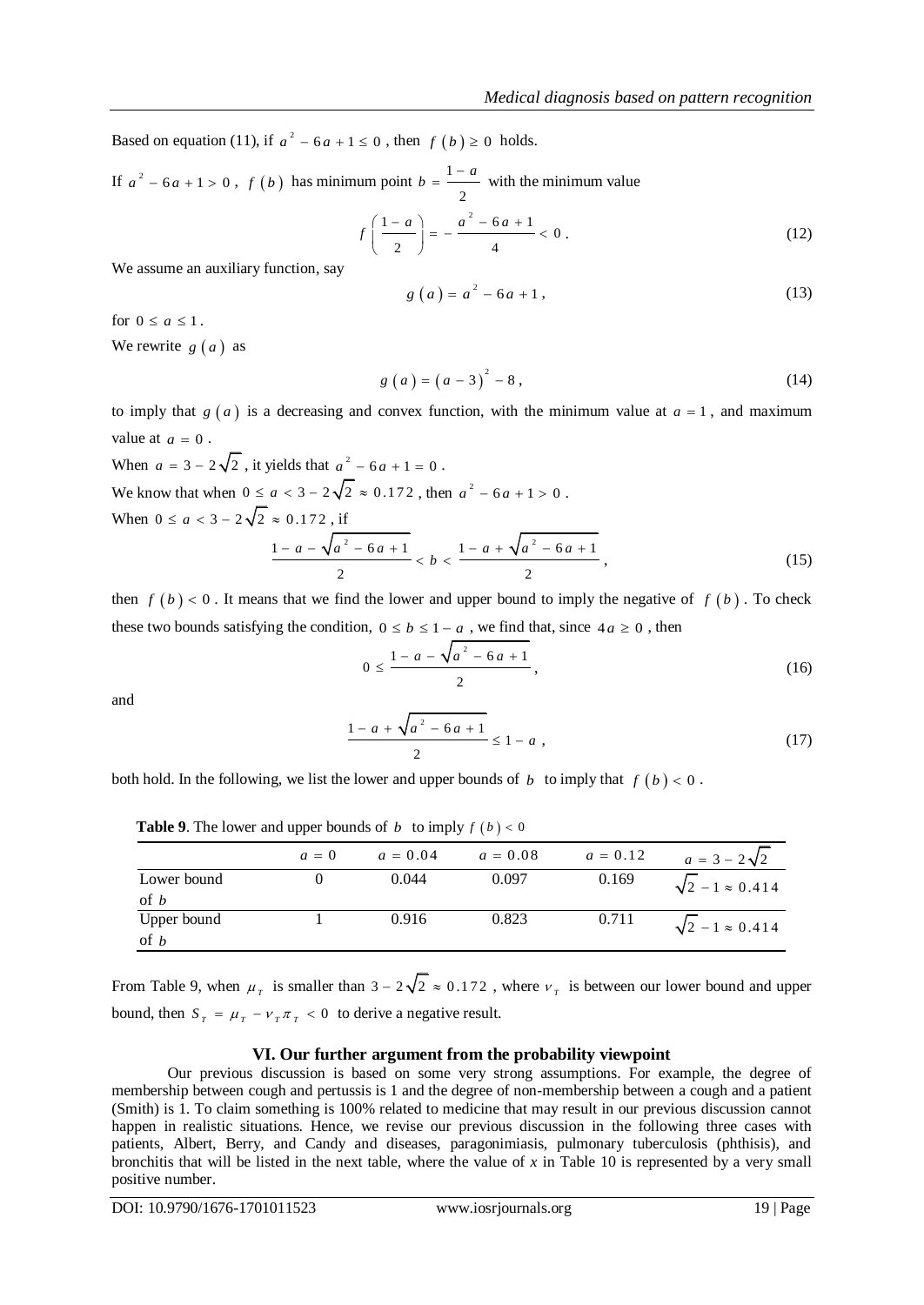|                    |               |                   | Further modification |              |                    |
|--------------------|---------------|-------------------|----------------------|--------------|--------------------|
|                    | Original data | Our previous data | Case 1               | Case 2       | Case 3             |
| IFS of patient and | Kundu         | Smith             | Albert               | Berry        | Candy              |
| cough              | (0.1, 0.7)    | (0.0, 1.0)        | (0.1, 0.9)           | (0.01, 0.99) | $(x, 1-x)$         |
| IFS of cough and   | malaria       | pertussis         | paragonimiasis (0.9, | phthisis     | bronchitis $(1-x,$ |
| disease            | (0.7, 0.0)    | (1.0, 0.0)        | (0.1)                | (0.99, 0.01) | $\mathcal{X}$      |

**Table 10**. Further discussion for our modification

If we apply De's approach with the max-min operator, then the same results, as Table 8 will be derived. From the probability point of view, for Case 1, the probability of patients suffering from a disease can be computed as follows. First, we compute Albert with cough, then

(Albert with cough) (paragonimiasis with cough) +

(Albert without cough) (paragonimiasis without cough)

$$
= (0.1)(0.9) + (0.9)(0.1) = 0.18
$$
 (18)

Similarly, for Case 2, the probability of Berry suffering phthisis is  $0.0108$ , since

(Berry with cough) (paragonimiasis with cough)  $+$ 

(Berry without cough) (paragonimiasis without cough)

 $= (0.01)(0.99) + (0.99)(0.01) = 0.0108.$  (19)

For the general condition of case 3, the probability of Candy suffering bronchitis is  $2x(1-x) \approx 2x$ , since

(Candy with cough) (paragonimiasis with cough)  $+$ 

(Candy without cough) (paragonimiasis without cough)

$$
= (x)(1-x) + (1-x)(x) = 2x(1-x).
$$
 (20)

when  $x$  is a very small positive number.

When the value of *x* decreases the possible correspondence between patient and disease should also decrease. It indicates that De's approach based on the max-min operator cannot reflect the above situation.

Based on the above discussion, we may predict that they selected an inappropriate operator. In the following, we will consider the above examples to further explain why we claim that the max-min operator is unsuitable for medical diagnosis.

The connection between a patient (Kundu) and a disease (malaria) can be attached by five routes: temperature, headache, stomach pain, cough, and chest pain. Among the five routes, if we only need to find one route with the maximum throughput then the max-min operator is a suitable operator from the viewpoint of traffic transportation. According to our example, Kundu definitely has no cough and malaria absolutely has cough such that Kundu will not have malaria. A path from Kundu, to cough, then to malaria is blocked with zero traffic capacity. However, using the max-min operator, De et al. [\[2\]](#page-8-9) select another route, from Kundu to temperature, then to malaria with IFS (0.7, 0.1) and then applied Equation (3) to find that

$$
0.7 - 0.1(1 - 0.7 - 0.1) = 0.68
$$
 (21)

The above discussion reveals that the connection between a patient (Kundu) and malaria, a doctor has to consider all five routes. It indicates that De et al. [\[2\]](#page-8-9) overlooked the basic rule of health checks by misusing the max-min operator. In the next section, we will prepare our improvement to repair the questionable approach in De et al. [\[2\].](#page-8-9)

### **VII. Our proposed approach**

Here, we begin to discuss our proposed method to consider a new method for the medical diagnosis that is based on pattern recognition by similarity measure. For example, we try to find the distance between a patient, Juda, and a disease, viral fever.

From the third row of Table 1, and the second column of Table 2, we quote the results in the next table.

| <b>Table 11.</b> Data recorded from Table 1 and Table 2 |              |                           |                |                |                |  |
|---------------------------------------------------------|--------------|---------------------------|----------------|----------------|----------------|--|
|                                                         | Temperature  | Headache                  | Stomach pain   | Cough          | Chest pain     |  |
| Jadu                                                    | $(a_1, b_1)$ | $(a_2, b_2) = (0.4, 0.4)$ | $(a_3, b_3)$   | $(a_4, b_4)$   | $(a_5, b_5)$   |  |
|                                                         | $= (0,0.8)$  |                           | $= (0.6, 0.1)$ | $= (0.1, 0.7)$ | $= (0.1, 0.8)$ |  |
| Viral                                                   | $(c_1, d_1)$ | $(c_2, d_2) = (0.3, 0.5)$ | $(c_3, d_3)$   | $(c_4, d_4)$   | $(c_5, d_5)$   |  |
| fever                                                   | $= (0.4, 0)$ |                           | $= (0.1, 0.7)$ | $= (0.4, 0.3)$ | $= (0.1, 0.7)$ |  |

First, we compute the weighted p-norm distance for the membership relation between Juda and viral fever as follows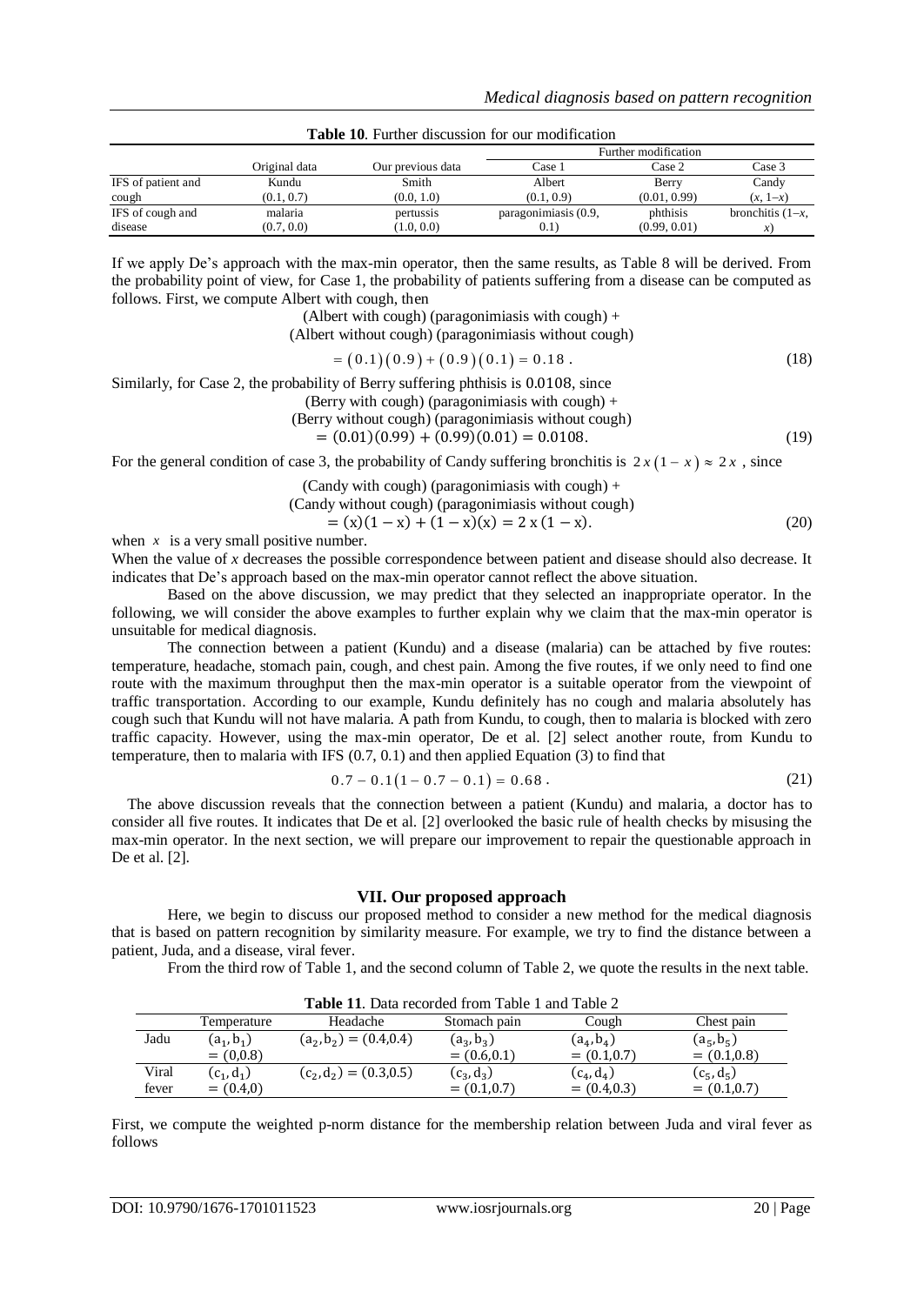$$
\sum_{k=1}^{5} w_k |a_k - c_k|^p,
$$
\n(22)

where 5 1 *k k j j*  $w_{i} = c_{i} / \sum c_{i}$  $c_k / \sum_{j=1}^{\infty} c_j$ , for  $k = 1, ..., 5$  is the weight of viral fever corresponding to five symptoms based on

membership function, where  $a_k$  and  $c_k$  are membership functions of Juda and viral fever, respectively.

For example, for  $p = 2$ , the distance between Jadu and viral fever is computed as follows,<br>  $\begin{pmatrix} 2 \end{pmatrix}^2$ ,  $\begin{pmatrix} 2 \end{pmatrix}$ ,  $\begin{pmatrix} 2 \end{pmatrix}$ ,  $\begin{pmatrix} 1 \end{pmatrix}$ ,  $\begin{pmatrix} 1 \end{pmatrix}$ ,  $\begin{pmatrix} 1 \end{pmatrix}$ ,  $\begin{pmatrix} 1 \end{pmatrix}$ ,

$$
\sum_{z=1}^{1} w_{x} |a_{x} - c_{x}|^{2}
$$
 (22)  
\nwhere  $w_{x} = c_{x} \int \sum_{y=1}^{1} c_{y} x$ , for  $k = 1,...,5$  is the weight of viral fever corresponding to five symptoms based on  
\nmembership function, where  $a_{x}$  and  $c_{x}$  are membership functions of Juda and viral flere, respectively.  
\nFor example, for  $p = 2$ , the distance between Jada and viral fever is computed as follows,  
\n
$$
\frac{4}{13} \left( 0 - \frac{2}{5} \right)^{2} + \frac{3}{13} \left( \frac{2}{5} - \frac{3}{10} \right)^{2} + \frac{1}{13} \left( \frac{1}{10} - \frac{4}{10} \right)^{2} + \frac{4}{13} \left( \frac{1}{10} - \frac{4}{10} \right)^{2} + \frac{1}{13} \left( \frac{1}{10} - \frac{1}{10} \right)^{2}
$$
\n
$$
= \frac{32}{325} = 0.098.
$$
\nTherefore, the similarity measure between Jada and viral fever for the membership functions is denoted as  
\n
$$
S M M = 1 - \sum_{x=1}^{1} w_{x} |a_{x} - c_{x}|^{2}
$$
 (24)  
\nwhere SM means similarity-measure-membrership,  
\nSimilarly, the weighted prnorm distance for the non-membrership relation between Juda and viral fever is  
\nexpressed as  
\n
$$
\sum_{x=1}^{5} \theta_{x} |b_{x} - d_{x}|^{2}
$$
 (25)  
\nwhere  $\theta_{x} = d_{x} \int \sum_{y=1}^{5} d_{y} x$ , for  $k = 1,...,5$  is the weight of viral fever corresponding to five symptoms based on  
\nnon-membrership function, where  $b_{x}$  and  $d_{x}$  are non-membrership functions of Juda and viral fever is  
\nrespectively. Hence, the similarity measure between Juda and viral fever for the non-membrership functions is  
\ndenote  
\nas follows  
\nwhere SMM means similarity-measure-membrership,  
\nWe summarize our computation results for the similarity measure for membership functions. S MM  
\n
$$
\frac{T}{T}
$$

Therefore, the similarity measure between Jadu and viral fever for the membership functions is denoted as follows

$$
SMM = 1 - \sum_{k=1}^{5} w_k |a_k - c_k|^p,
$$
\n(24)

where *SMN* means similarity-measure-membership.

Similarly, the weighted p-norm distance for the non-membership relation between Juda and viral fever is expressed as

$$
\sum_{k=1}^{5} \theta_k \left| b_k - d_k \right|^p , \tag{25}
$$

where 5 1 *k k j j*  $\theta_{\mu} = d_{\mu} / \sum d$  $= d_{k} \left( \sum_{j=1}^{k} d_{j} \right)$ , for  $k = 1, ..., 5$  is the weight of viral fever corresponding to five symptoms based on

non-membership function, where  $b_k$  and  $d_k$  are non-membership functions of Juda and viral fever, respectively. Hence, the similarity measure between Juda and viral fever for the non-membership functions is denoted as follows

$$
S M N M = 1 - \sum_{k=1}^{5} \theta_{k} |b_{k} - d_{k}|^{p}, \qquad (26)
$$

where *SMNM* means similarity-measure-non-membership.

We summarize our computation results for the similarity measure for membership functions in Table 12 and that of non-membership functions in Table 13.

**Table 12.** For  $p = 2$ , the similarity measure for membership functions, SMM

|       | Viral fever | Malaria | Typhoid | Stomach pain | Chest pain |
|-------|-------------|---------|---------|--------------|------------|
| Paul  | 0.917       | 0.973   | 0.924   | 0.731        | 0.636      |
| Jadu  | 0.902       | 0.645   | 0.939   | 0.970        | 0.672      |
| Kundu | 0.879       | 0.850   | 0.923   | 0.573        | 0.562      |
| Rohit | 0.945       | 0.983   | 0.936   | 0.803        | 0.787      |

**Table 13.** For  $p = 2$ , the similarity measure for non-membership functions, SMNM

| $\mathbf{r}$ | Viral fever | Malaria | Typhoid | Stomach pain | Chest pain |
|--------------|-------------|---------|---------|--------------|------------|
| Paul         | 0.952       | 0.917   | 0.904   | 0.781        | 0.636      |
| Jadu         | 0.858       | 0.739   | 0.865   | 0.994        | 0.825      |
| Kundu        | 0.826       | 0.868   | 0.835   | 0.874        | 0.745      |
| Rohit        | 0.939       | 0.836   | 0.844   | 0.904        | 0.714      |

Now, we try to synthesize the similarity measures for membership functions and non-membership functions. We will apply a convex combination of two previous results so that any decision-maker could customize his procedure to his features. The similarity measure of a patient to a disease, *SM* , is denoted as

$$
SM = \alpha SMM + (1 - \alpha) SMNM , \qquad (27)
$$

where  $\alpha$  expresses the preference attitude of the decision-maker.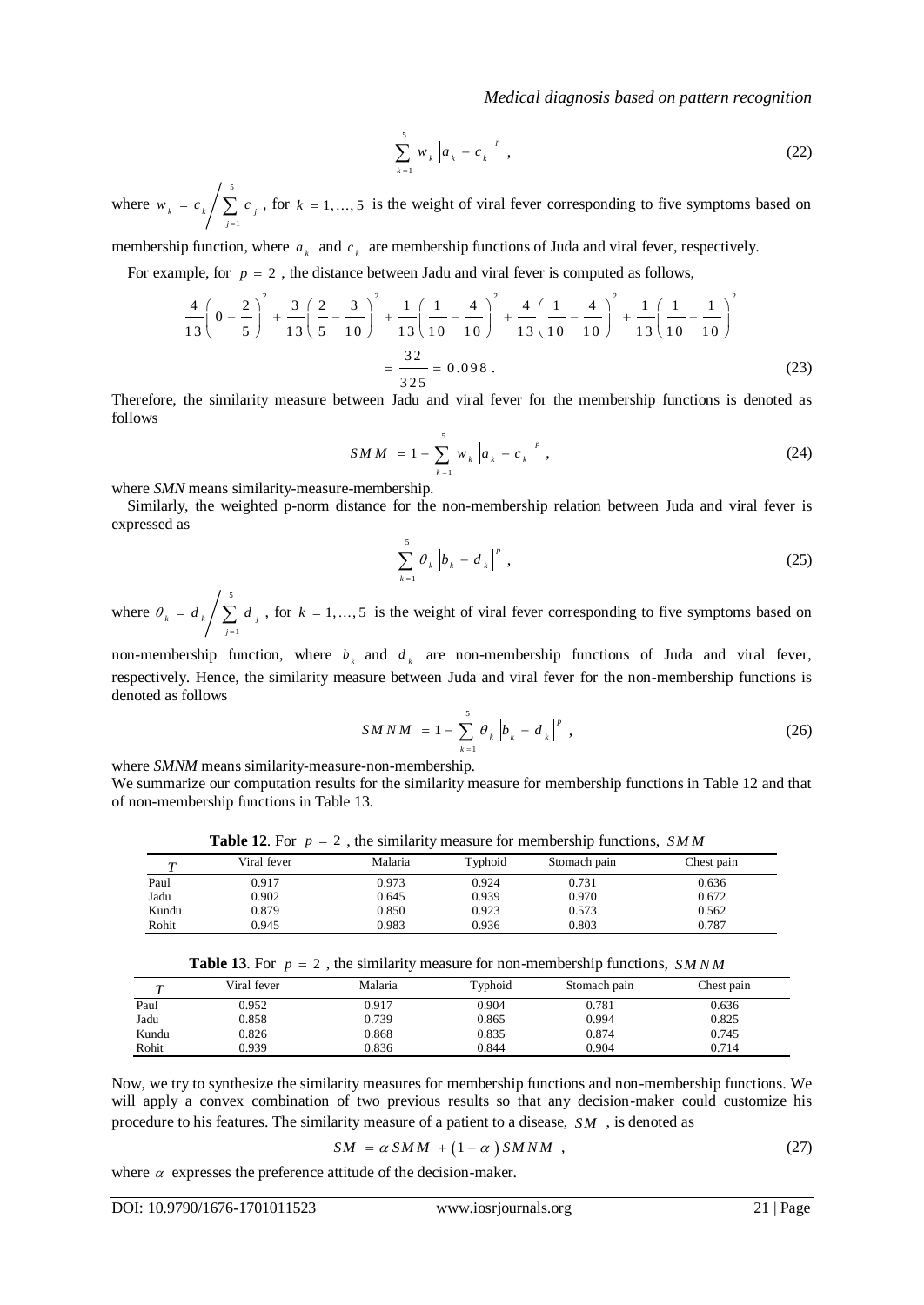When  $\alpha = 1$ , a doctor only concerns about the results from the membership function. On the other hand, when  $\alpha = 0$ , a doctor only pays attention to the results from the non-membership function.

When  $p = 2$ , we compute the synthesized results for  $\alpha = 1$ ,  $\alpha = 0.5$ , and  $\alpha = 0$ , since  $\alpha = 1$ , the results are the same as Table 11, and when  $\alpha = 0$ , the results are the same as Table 12. Hence, we only list the results for  $\alpha = 0.5$  shown in Table 14.

| <b>Table 14.</b> For $p = 2$ , the similarity measure, $\Delta M$ with $\alpha = 0.3$ |             |         |         |              |            |
|---------------------------------------------------------------------------------------|-------------|---------|---------|--------------|------------|
|                                                                                       | Viral fever | Malaria | Typhoid | Stomach pain | Chest pain |
| Paul                                                                                  | 0.935       | 0.945   | 0.914   | 0.756        | 0.636      |
| Jadu                                                                                  | 0.880       | 0.692   | 0.902   | 0.982        | 0.749      |
| Kundu                                                                                 | 0.856       | 0.859   | 0.879   | 0.724        | 0.645      |
| Rohit                                                                                 | 0.942       | 0.910   | 0.890   | 0.854        | 0.751      |

**Table 14.** For  $p = 2$ , the similarity measure, *SM* with  $\alpha = 0.5$ 

We may combine the results of medical diagnosis from similarity measures concerning different  $\alpha$  and the results from De et al[. \[2\],](#page-8-9) in the next table.

|       | De et al. $[2]$ |              | Our proposed approach |              |
|-------|-----------------|--------------|-----------------------|--------------|
|       |                 |              | SΜ                    |              |
|       |                 | $\alpha = 1$ | $\alpha = 0.5$        | $\alpha = 0$ |
| Paul  | Malaria         | Malaria      | Malaria               | Viral fever  |
| Jadu  | Stomach pain    | Stomach pain | Stomach pain          | Stomach pain |
| Kundu | Malaria         | Typhoid      | Typhoid               | Typhoid      |
| Rohit | Malaria         | Malaria      | Viral fever           | Viral fever  |

**Table 15**. The summary of medical diagnosis, when  $p = 2$ 

It reveals that De et al. [\[2\]](#page-8-9) applied the max-min operator and the defuzzification method of Equation (3), then their results are close to the results of  $\alpha = 1$ .

From table 15, we may claim that Jadu had a stomach pain problem. According to our proposed method, based on similarity measure that Kundu suffers typhoid so that our approach avoids the shortcomings of the max-min operator.

For Paul and Rohit, if the doctor preferred the membership function, then the patient is seen being sick with malaria. On the other hand, if the doctor preferred the non-membership function, and the patient is seen as having a viral fever.

For a more complete picture, we also consider the case with  $p = 1$  to list the results in the following tables.

| $\overline{ }$ | Viral fever | Malaria | Typhoid | Stomach pain | Chest pain |
|----------------|-------------|---------|---------|--------------|------------|
| Paul           | 0.738       | 0.871   | 0.836   | 0.513        | 0.454      |
| Jadu           | 0.723       | 0.441   | 0.779   | 0.833        | 0.485      |
| Kundu          | 0.685       | 0.676   | 0.771   | 0.420        | 0.473      |
| Rohit          | 0.769       | 0.912   | 0.793   | 0.580        | 0.562      |
|                |             |         |         |              |            |

**Table 16.** For  $p = 1$ , the similarity measure for membership functions,  $SMM$ 

**Table 17.** For  $p = 1$ , the similarity measure for non-membership functions,  $S M N M$ 

| $\overline{ }$ | Viral fever | Malaria | Typhoid | Stomach pain | Chest pain |
|----------------|-------------|---------|---------|--------------|------------|
| Paul           | 0.818       | 0.761   | 0.731   | 0.588        | 0.476      |
| Jadu           | 0.700       | 0.635   | 0.712   | 0.944        | 0.688      |
| Kundu          | 0.759       | 0.648   | 0.788   | 0.728        | 0.576      |
| Rohit          | 0.773       | 0.613   | 0.619   | 0.608        | 0.482      |
|                |             |         |         |              |            |

**Table 18.** For  $p = 1$ , the similarity measure, *SM* with  $\alpha = 0.5$ 

| $\overline{r}$ | Viral fever | Malaria | Typhoid | Stomach pain | Chest pain |
|----------------|-------------|---------|---------|--------------|------------|
| Paul           | 0.778       | 0.816   | 0.784   | 0.551        | 0.465      |
| Jadu           | 0.712       | 0.538   | 0.746   | 0.889        | 0.587      |
| Kundu          | 0.722       | 0.662   | 0.780   | 0.574        | 0.525      |
| Rohit          | 0.771       | 0.763   | 0.706   | 0.594        | 0.522      |